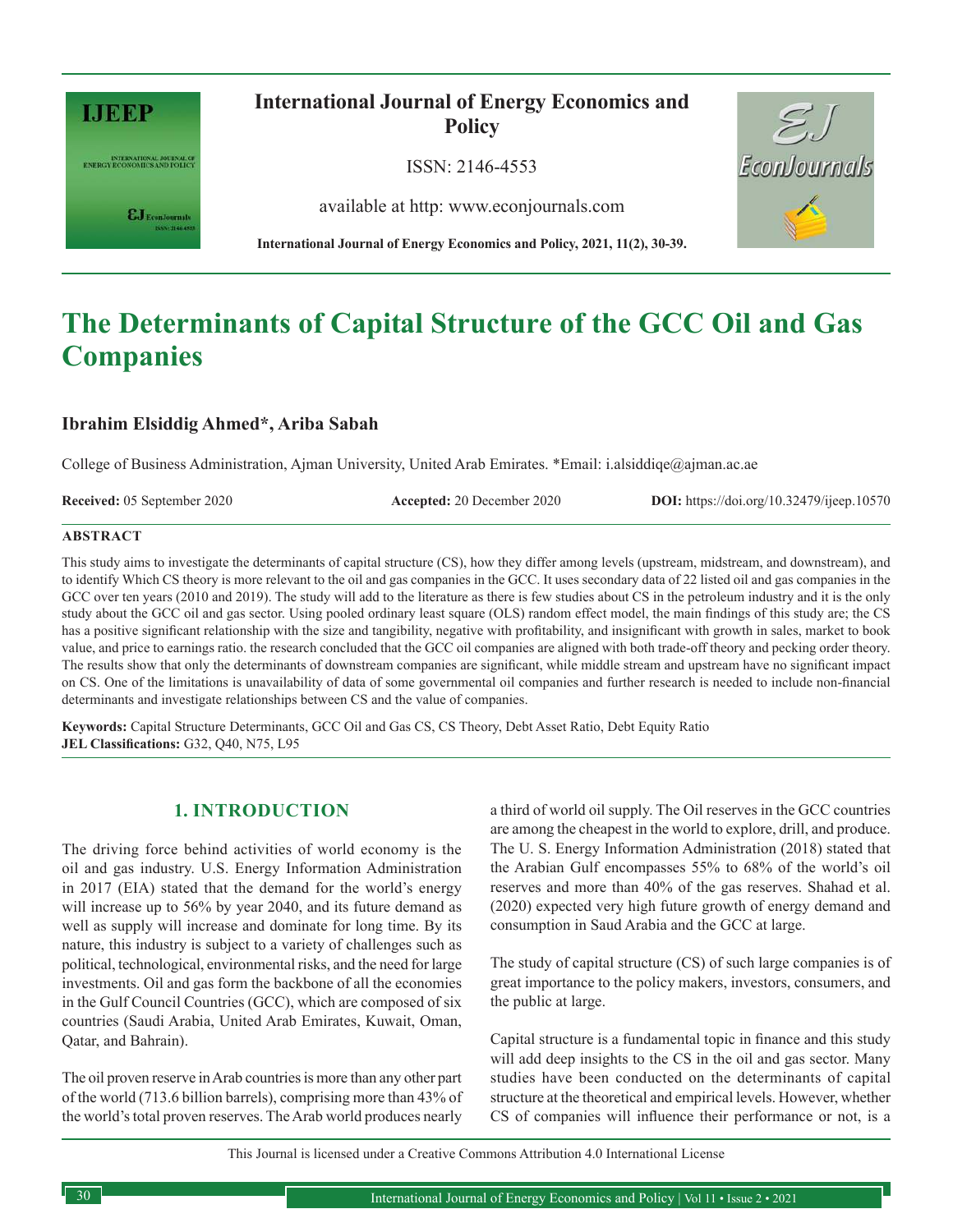topic that remains largely not investigated especially in the case of developing countries. Furthermore, many contradicting results from past studies exist. Among the examples of these studies are Lewellen and Roden (1995) discovered that total debt and the profitability of a firm are positively related. Another study of Hadlock and James (2002) concluded that companies prefer debt financing because they expect higher returns from more borrowing. In addition, Abor and Biekpe (2005) proved that capital structure has a positive relationship with profitability. Kester (1986) found a negative relation between capital structure and corporate performance. Such contradictions encourage us to conduct empirical study on the determinants of CS in this region.

Hardiyanto et al. (2014) confirmed the significant differences of the capital structure among the different sectors. Gathogo and Ragui (2014) observed that there is still a deviation regarding which factors significantly affect the capital structure. Several studies had been conducted about specific sectors such as banking Kipesha and James (2014), and insurance Tornyeva (2013).

Although oil is the backbone of the GCC economies, no single study was conducted on capital structure about the oil and gas companies. Rawan (2017) studied the determinants of conventional leverage in a sample of listed corporations based in three of the GCC. The main finding is that the determinants of leverage are firm's size, profitability, tangibility, age, and tendency to pay dividends. Although it is the only relevant study but oil and gas companies are not represented in this study. Rohan (2017) found that financial capital supports transition to more capitalintensive energy types. This creates demand for more capital to be invested in energy project. In addition, oil prices are currently leading stock prices as evidenced by Cheema and Scrimgeour (2019). The previous financial crisis encourages oil companies to diversify sources of finance (Rossi et al., 2019).

All previous studies concluded that the patterns of financing between industry sectors differ significantly. They further concluded that, in general, the difference is due to industry characteristics. Therefore, we prefer to empirically study this different sector (Oil and Gas). Petroleum companies are still very large and most profitable companies in the world. Estimating the factors influencing the preferences and developmental trends of a sector with such a critical prescription, capital structure, will contribute significantly to the literature, which has not been adequately addressed by previous research. Almutairi (2014) stated that the GCC economies have usually specific tax legislations that can influence the capital structure of large investment projects. With the exception of Oman, GCC countries did not historically levy corporate income tax on locally owned domestic companies. The significance and justification of conducting this study stems from different angles:

Sources of finance in the GCC oil and gas companies are different from that of other countries and even other companies in the GCC because the governments look to oil companies as strategic and very special ones and all of them are established and financed by governments. Recently, the governments allow companies to be more independent and create their own sources of finance. This enhances the importance of studying the determinants of capital structure

- Lack of research on capital structure in this industry in the GCC, which is a very rich region
- This study contributes to the body of knowledge through determination of the suitable CS theory and enhance the decisions of the policy makers in the GCC.

The study aims to analyze the determinants of capital structure decisions for the Oil and Gas Companies in the Gulf Council Countries (GCC). Furthermore, the study aims to answer the following questions:

- To what extent the determinants of CS differ among different sectors (upstream, midstream, and downstream)?
- Which CS theory is more relevant to the oil and gas companies in the GCC?

The remainder of this paper is organized as follows. Section 2 discusses the selected theories on capital structure, as well as previous relevant studies in the field. Section 3 is about research methodology, data collection and variable constructions. Section 4 presents results from the empirical analysis. Section 5 is about the conclusion, recommendations, and suggestions for further research.

# **2. LITERATURE AND HYPOTHSES**

Decisions of capital structure are very important decisions that companies must make because they have their significant influence on the value of the company in general and on the weighted cost of capital (WACC) that is composed of cost debt and cost of equity. Capital structure has a direct impact on shareholders' value and management must strike a balance between risk and return to maximize this value through the creation of the optimal capital structure. Diana et al. (2016) stated that optimal capital structure maximizes the market prices of shares through the balance between risks and returns.

The CS theory attempts to explain how different determinants impact the relationship between a firm's capital structure and the value of the company. These capital structure theories investigate the impacts of the sources of finance, the relevant tax benefit from leverage, and the returns required by investors. Up to now, no general agreed up on theory that explains what the optimal capital structure. However, several conditional theories exist. By considering the above stated market imperfections, trade-off theory, the pecking order theory and the market timing theory emerge as more applicable real-life versions of the M&Mtheorem Myers (2001) and Graham and Leary (2011). The CS may differ among oil companies based on the nature of activity of upstream (exploration and production), midstream (pipelines), and downstream companies (refining).

Seon and Choi (2019) stated substantial differences between upstream and downstream oil and gas projects in the likelihood and effect of hedging the future price risk. Empirical results in different countries show different variations about the three prominent CS theories, which are available in the literature. All the following theories are concerned with the sources of finance and their implications.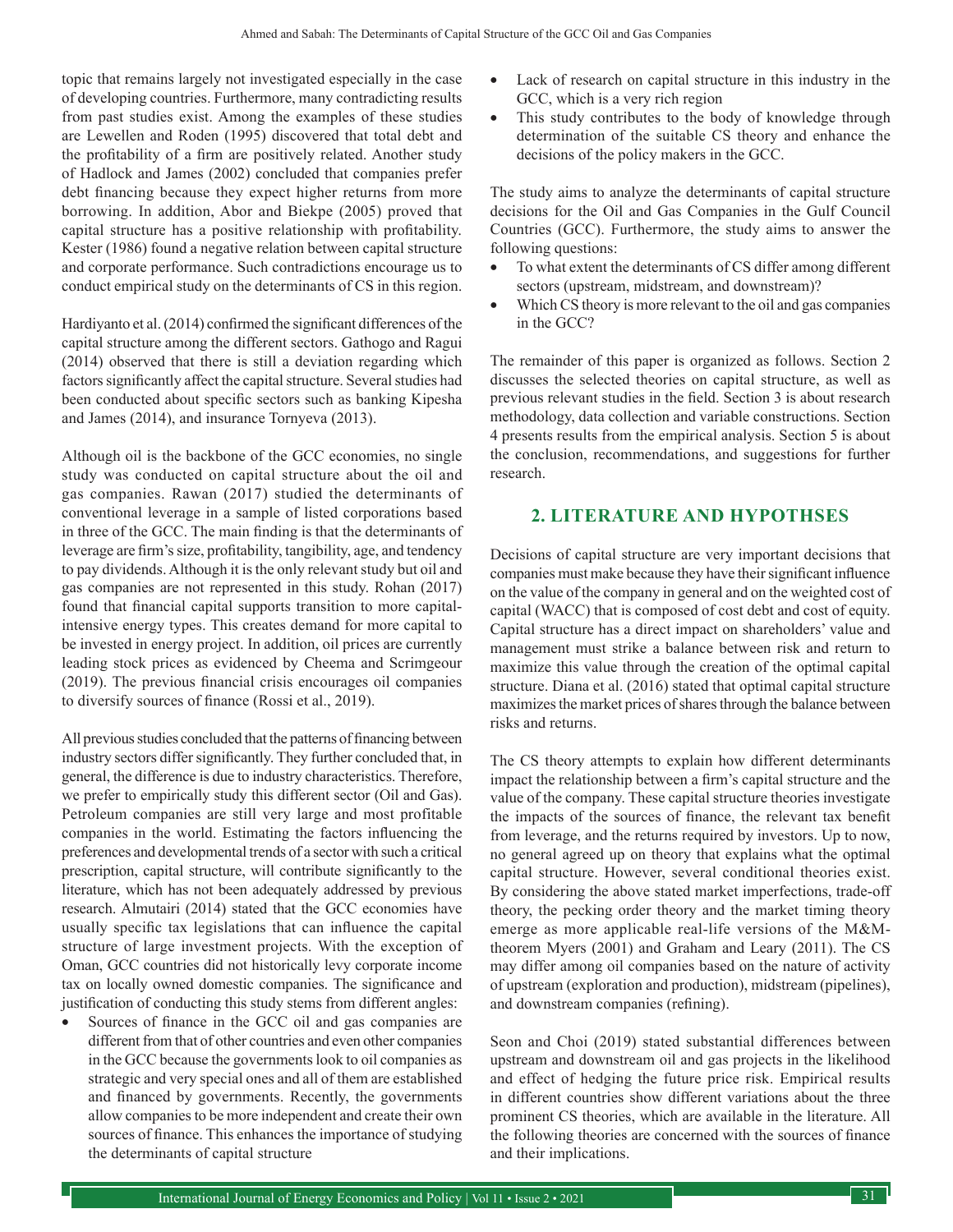#### **2.1. The Trade-off Theory**

Is the oldest theory of capital structure that was developed by Modigliani and Miller (1958), which assumes that there is an optimal level of debt-to-equity financing. Whereas, the current trade-off theory assumes that there are positive effects to debtfinancing within the structure of capital. The modern theory differs from that of Miller and Modigliani, in the way that it takes into consideration bankruptcy risk, risk of financial distress, and income tax (Myhre, 2016). Basically, under this theory the debt is the preferred source of financing until a specific point. Since the interest paid on debt is tax deductible, it is advantages for the company to increase its debt-to-equity ratio. The trade-off theory expect a negative relationship between the market to book and leverage. It is expected that a company with a large amount of fixed tangible assets to have lower costs associated with financial distress (Tangibility). Drobetz et al., (2013) found a negative relationship between firm size and expected bankruptcy costs, which again gives a positive relationship between leverage and firm size. The theory is more relevant to firm specific factors.

$$
V_{L} = V_{U+} PV_{ITS} - PV_{BC} \tag{1}
$$

Where;

 $V_L$  is the value of levered firm  $V_U$  is the value of unlevered firm  $PV_{\text{ITS}}$  is the present value of future interest tax shields  $PV_{BC}$  is the present value of bankruptcy costs

#### **2.2. The Pecking Order Theory**

It was developed by Myers and Majulf in 1984. This theory is concerned with the determinants of an optimal capital structure. This theory challenges the Trade-off Theory by stating that the company initially prefers internal over external sources of finance, and hence the company prefers debt over equity financing if it issues securities. It assumes that the firm holds unique internal knowledge about itself that allows insiders to make CS decisions. Most of the previous studies are in line with the trade-off theory and claims that there is a significant negative relationship between debt ratios and market-to-book ratio. It is also indicated that a major part of the empirical research done finds a significant positive relationship between firm size and leverage (Drobetz et al., 2013; Rajan and Zingales, 1995; Frank and Goyal, 2015).

Although the pecking order theory is one of the most accepted it has some challenges. In spite of its ability to predict the choice of financing source it does not predict an optimal capital structure, in contrast with the trade-off theory. Another challenge with this theory is that it is more likely to hold when the extent of asymmetric information is large (Baker Hughes, 2018).

#### **2.3. The Market Timing Theory**

This theory is proposed by Baker and Wurgler (2002). They studied how equity market timing affected the choice of capital structure. Their main finding is that firms only issuing equity when the market is perceived as favorable. New equity will therefore be issued if the firm is perceived as overvalued, while new debt will be issued if it is perceived as undervalued. This theory might also suggest that firms issue debt when the debt markets are considered favorable. The theory is hence based on the assumption that markets are inefficient. Baker and Martin (2011) argue that a firm's capital structure is not a result from optimization strategies, but rather a cumulative outcome from past market timing attempts.

In perfect capital markets, Modigliani and Miller (1958) claim that capital structure will not affect a firm's value or cost of capital. MM Proposition I "In a perfect capital market, the total value of a firm is equal to the market value of the total cash flow generated by its assets and is not affected by its choice of capital structure" (Berk and DeMarzo, 2014). MM Proposition II "The cost of capital of levered equity increases with the firm's market value debt-equity ratio" Modigliani and Miller (1963).

The most widely used cost of capital is the weighted values of cost of equity and cost of debt after tax, which is known as the weighted average cost of capital (WACC). According to the second proposition, the cost of equity increases with increased leverage. In perfect capital markets, the WACC remains constant, independent of the chosen leverage ratio. This increase in cost of equity is due to larger debt obligations undertaken by the firm. Hence the reduction in cost of capital from debt is offset by an increase in cost of equity, holding the WACC fixed. Assuming perfect capital markets gives the following equation:

$$
WACC = E/(D+E) * rE + [D/(D+E)] * rD \tag{2}
$$

Where;

 $WACC$  is the weighted cost of captial ( $WACC$ ) *rE* is the cost of levered equity *rD* is the cost of debt *E* is the market value of equity *D* is the market value of debt

Hence the assumption of perfect capital markets is strong and highly unlikely, which has led to several papers trying to explain why capital structure is relevant.

Many previous studies are available on the determinants of capital structure theories as well as many empirical evidences. However, whether CS of companies will influence their profitability or not, is a topic that still needs to be studied especially in the case of developing countries. The findings from past studies about the determinants of CS seems to be varying and contradicting in different cases and conditions. Some of the examples of these studies are shown by studies conducted by Lewellen and Roden (1995) who discovered that total debt and the profitability of a firm are positively related. Also, Hadlock and James (2002) concluded that companies prefer debt financing because they expect to generate higher returns accordingly. Abor and Biekpe (2005) provided an evidence that CS has a positive relationship with profitability in Ghana. On the other hand, there are researchers that obtained different results. Kester (1986) found a negative relation between CS and corporate performance (profitability) for United States and Japanese manufacturing companies. Rajan and Zingales (1995) found that profitability is negatively correlated with financial leverage. Other findings indicated that financial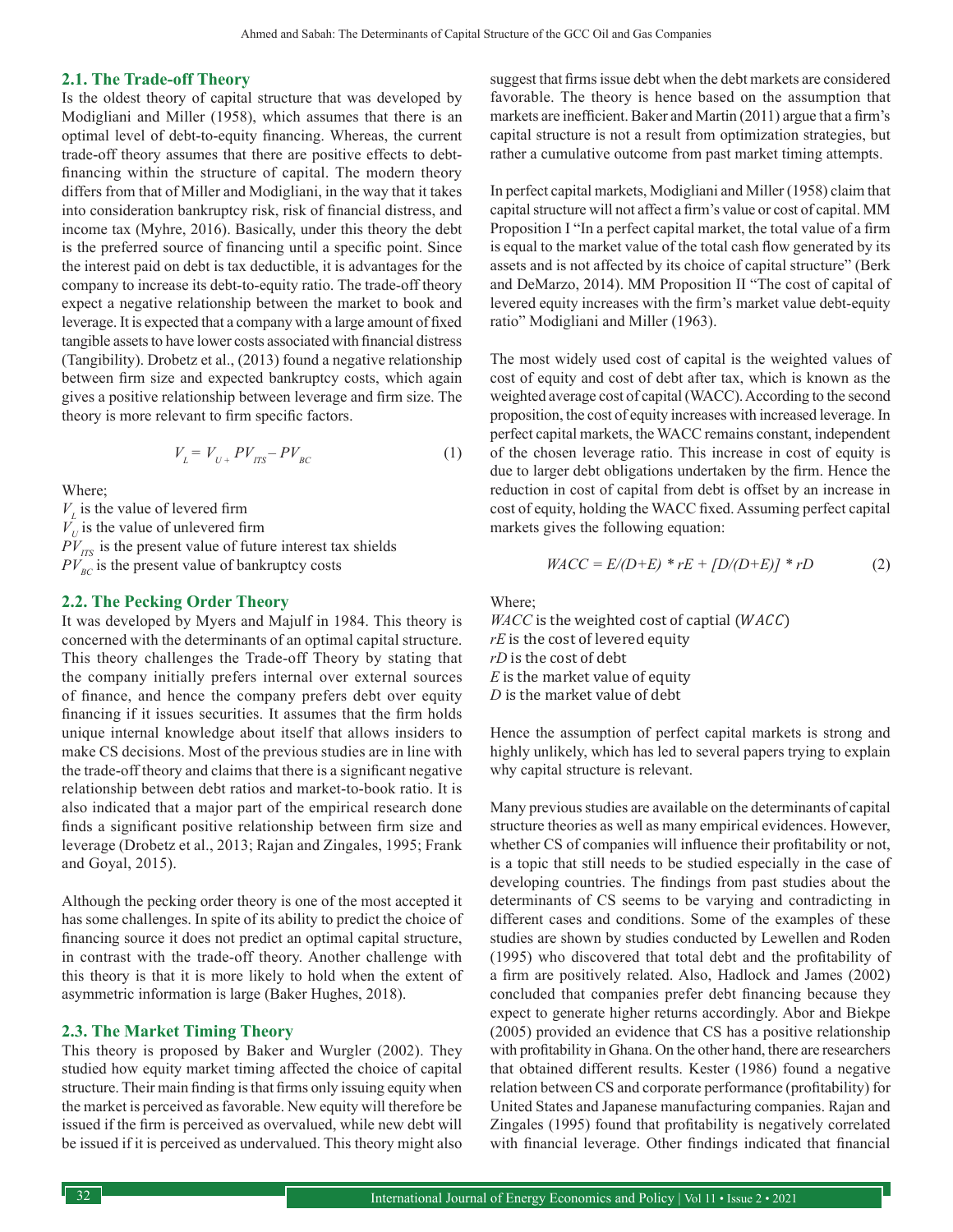leverage has negative relationship with market value to book value ratio but a positive relationship with the value of tangible fixed asset and firm size. Similar evidence by Wiwattanakantang (1999) where there is a negative relationship between CS (measured by book and market debt value) and performance (measured by ROA). All mentioned studies were conducted in different countries and proved different findings and results. This proves that the empirical results obtained cannot be applied directly in every country. Below are various empirical studies that investigate this relationship in developed countries.

Saleem et al. (2013) found a significant relationship between the debt finance and EPS of the company. If degree of financial leverage is high and the return on investment is greater than the cost of debt, then the impact of leverage on EPS will be more favorable. The impact of financial leverage is unfavorable when the earning capacity of the firm is less than the cost of debt.

Arasteh et al. (2013) and Steffen (2018) found out that there is a positive relationship between sales growth and financial leverage, and that companies with higher sales growth tend to use debt as they have the ability to repay the same. Bjarne (2020) found great variations among cost of capital among different countries, which also have significant impacts on CS.

Salim and Yadav (2012) used panel data analysis for a sample of 237 Malaysian public listed companies. They included the firm size in their model to control the effects of firm size on the dependent variables. Their findings indicated a negative relationship between CS and firm performance when measured by ROE. Furthermore, Varian et al. (2015) found that capital structure has negative impact on firm's ROA. However, results showed that Tobin's Q has a positive relationship with CS with size as the control variable.

It was stated by Inkpen and Moffett (2011) that taxes reduce both the net cash flow available to investors and raises the break-even barrels production requirement. However, the taxation of the GCC oil and gas companies will have limited impact on the CS.

## **2.4. The Variables and Hypotheses**

#### *2.4.1. The dependent variable*

The dependent variables are related to the percentage of debt finance as compared to total resources (assets) or only to equity. Total debt is defined as total long-term debt plus total debt in current liabilities. Hence, debt is measured using both long-term and short-term debt, and reflects the interest-bearing liabilities. The amount of debt finance is referred to as leverage. The current literature has several definitions of leverage to choose from, and there is no clear choice of measure from previous empirical research. This study used two different definitions of leverage; (1) Total-Debt-to-Assets and (2) Total-Debt-to Capital.

Different views and debate in the previous studies of choosing between market and book leverage. Supporters of market leverage argue that the balance sheet is managerially irrelevant but the market is forward looking. Although, Frank and Goyal (2015) confirmed that market leverage would be the most appropriate variable, they also observed that market leverage was too volatile to serve as a proper foundation when issuing new finance. On the other hand, those who believe that using book value is the most appropriate variable when analyzing a firm's capital structure. Myers (2001) do not argue that book values on the balance sheet is more accurate than market values, but that they are based on assets already in place.

This study prefers to select book leverage for both dependent variables, which are measured as:

Debt -Asset Ratio  $=$  (Long term debt  $+$  Short term portion of LTD)/Total book value of assets, and Debt-Equity = Total debt/ Total equity

## *2.4.2. The independent variables*

Previous empirical studies provide clear evidence that many variables have either a positive or negative on CS, no single CS theory is superior or applicable everywhere, and the results differ among different contexts. This study has empirically investigated the common variables in GCC oil and gas companies.

Profitability: The CS theories deal differently with profitability. Profitable firms are expected to generate large amounts of free cash flows, which makes them more exposed to agency costs (Jensen, 1986). This can be mitigated by using debt financing. Thus, the tradeoff theory predicts a positive relationship between profitability and leverage.

The pecking order theory, on the other hand, predicts that more profitable firms should have lower leverage. More profitable firms are expected to have better accessibility to retained earnings, which according to the theory is the preferred financing source. It is hence expected that firms with higher profitability use less debt financing.

Previous empirical research finds a negative relationship between profitability and debt finance, which is consistent with the pecking order theory. However, profitability can be measured using different accounting items. Inkpen and Moffett (2011) claim that return on equity (ROE) is a common financial performance measure in the petroleum industry. Hence, the study used this measure as proxy for profitability. Others measures for profitability have been used in previous empirical research such as return on assets (ROA), earnings per share (EPS), and price earnings ratio (PER). This is in accordance with Faulkender and Petersen (2006), Bancel and Mittoo (2011), Drobetz et al. (2013), Danis et al. (2014), and Shambor (2017). The profitability Measures are:

- 1. Return on assets  $(ROA) = NI/Total BV$  of assets
- 2. Return on equity (ROE) = NI/Shareholders Equity
- 3. Earnings Per Share (EPS) = NI/Number of outstanding shares
- 4. Price-Earnings Ratio (PER) = Market price per share/EPS

The profitability hypotheses are:

Hypothesis 1: There is a significant relationship between firm's profitability and CS.

Hypothesis 2: There is a significant relationship between price earnings ratio and CS.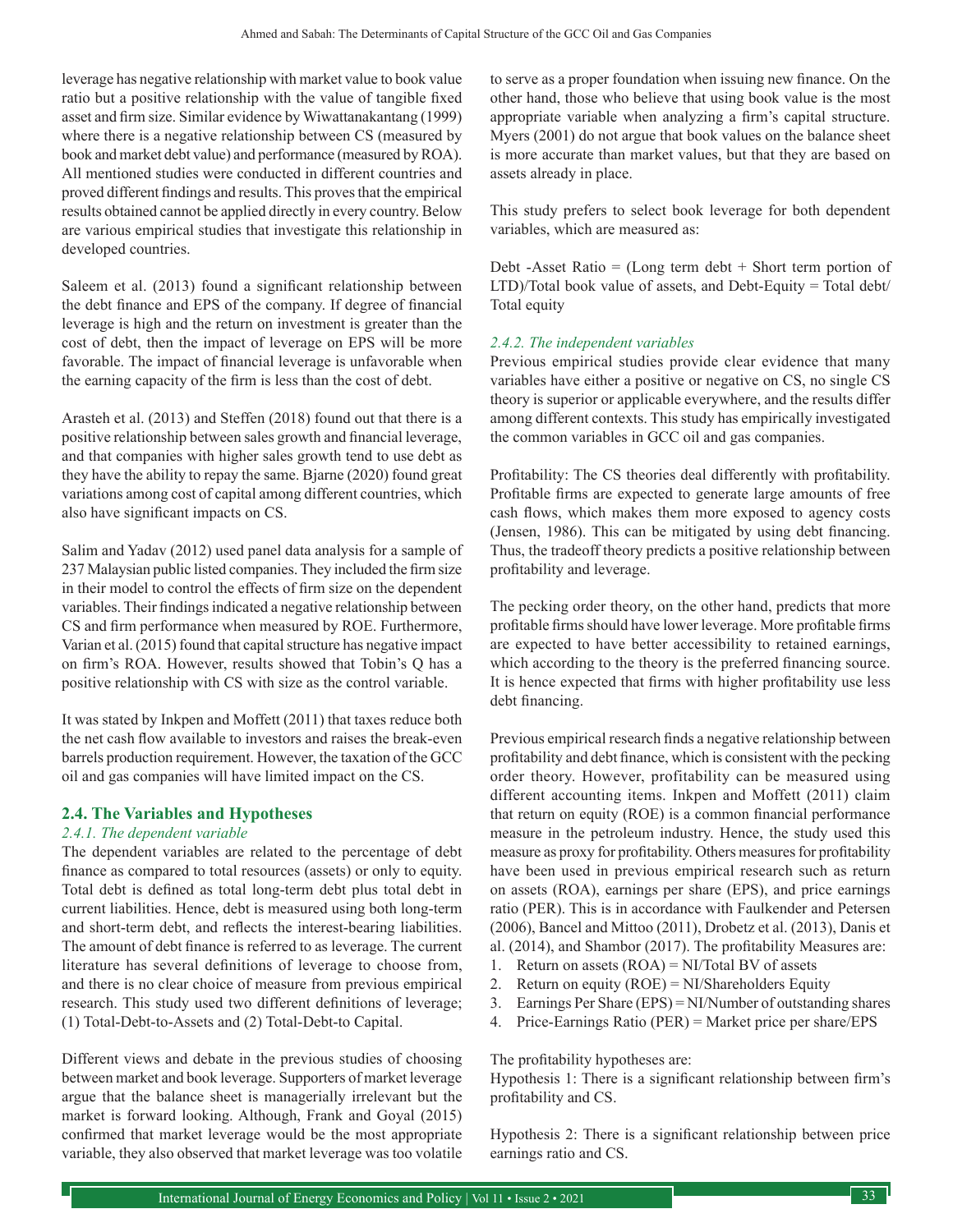Size: Previous empirical studies have given miscellaneous results concerning firm size's effect on leverage. Faulkender and Petersen (2006) find a negative relationship between size and leverage, which is consistent with the pecking order theory. However, Frank and Goyal (2015), Danis et al. (2014) and Shambor (2017) find a positive relationship between size and leverage, giving support to the trade-off theory. The size measure is: Size = Ln (BV of total assets)

Thus, the hypothesis related to the relationship between CS and the company's size can be written as: Hypothesis 3: There is a significant relationship between firm's size and capital structure.

Tangibility: The tangibility of a firm's assets can serve as collateral for the firm's creditors. Fixed assets would hence give security to creditors in case of bankruptcy. Due to this security, higher tangibility makes debt less risky, and vice versa. Based on this argument, the trade-off theory predicts a positive relationship between tangibility and leverage.

When it comes to the pecking order theory, it predicts a negative relationship between tangibility and leverage. Higher tangibility reduces asymmetric information between management and the market, making equity less expensive to issue. Consequently, there should be less debt in firms with higher asset tangibility. The most common measure for asset tangibility used by this study is net property, plant and equipment (PP&E) to total book assets. This study excludes intangible assets such as patents since these may not represent the true level of collateral offered to debtors. This is in accordance with Drobetz et al. (2013), Danis et al. (2014), Thu and Khuong (2018), and Shambor (2017).

The measure: Tangibility = Net  $PP&E/BV$  of assets

Hypothesis 4: There is a significant relationship between firm's asset tangibility and capital structure.

Market to BV: Most of previous studies have used market-tobook as a proxy for future growth opportunities. Frank and Goyal (2015) argue that growth increases costs of financial distress, thus augmenting the costs of using debt.

Previous empirical research finds mixed results, but a major part of previous studies finds market-to-book to be negatively related to leverage. Faulkender and Petersen (2006) and Danis et al. (2014) find a negative relationship between market-to-book and book leverage. However, Frank and Goyal (2015) and Drobetz et al. (2013) find different results depending on the choice between book and market leverage. They find a positive relationship between market-to-book and book leverage but find opposite results for market leverage. We used current values of market-to-book in my regression models to proxy for future growth opportunities. This is in accordance with Faulkender and Petersen (2006), Drobetz et al. (2013), and Danis et al. (2014).

#### Measures:

- 1. Price to book value ratio (PBV) = MV of assets/BV of assets
- Sales Growth  $(SG) = (Sales t-1 Sales t)/Sales t$

Hypothesis 5i: There is a significant relationship between firm's growth measured by market price to book value and capital structure.

Hypothesis 5ii: There is a significant relationship between firm's growth measured by growth in sales and capital structure.

The model of this study is summarized in Figure 1 below:

# **3. DATA AND METHODOLOGY**

The study is based on panel data of 22 GCC listed oil and gas companies in the upstream, midstream, and downstream levels that publishes financial reports over the last 10 years (2010-2019). The total number of firms in upstream are about 8, where as in midstream of about 4 and in downstream which makes majority of companies in GCC of about 10. The data was mainly collected from DataStream and the annual financial statements of each company, in which relevant financial data were extracted from the income statement, the statement of financial position, and the statement of cash flow. Using unit root test before using the analyses we made sure that data are stationary its important as non-stationary data properties changes over time. The study uses descriptive statistics, correlations, pooled (OLS) ordinary least square random effect model to investigate the relationships among the stated dependent and independent variables. Two models about the determinants of the dependent variables are:

$$
DA_{i,t} = \beta_0 + \beta_1 \text{Prof}_{i,t} + \beta_2 SZ_{i,t} + \beta_2 \text{Tan}_{i,t} + \beta_3 \text{PTB}_{i,t} + \beta_4 SG_{i,t} + \varepsilon_t (3)
$$
  

$$
DE_{i,t} = \beta_0 + \beta_1 \text{ Prof}_{i,t} + \beta_2 SZ_{i,t} + \beta_2 \text{Tan}_{i,t} + \beta_3 \text{PTB}_{i,t} + \beta_4 SG_{i,t} + \varepsilon_t (4)
$$

Where:  $DA_{i,t}$  = the leverage (debt to asset) of the firm i at time t, DE  $_{i,t}$  = debt to equity ratio of the firm i at time t, Prof<sub>i</sub> = profitability of the firm i at time t,  $SZ_{it}$  = the size of the firm i at time t,  $Tan_{it} = tangibility$  of the firm i at time t, and  $PTB<sub>i,t</sub>$  = growth in terms of market price to book value of firm i at time t,  $SG =$  growth in sales, and  $\varepsilon_t$  is an error term at time t.

 $\beta_0$ ,  $\beta_1$ ,  $\beta_2$ ,  $\beta_3$ , and  $\beta_4$  are regression coefficient (unknown constant to be determined from the data). The data was coded and entered into EViews software that was used as a tool of analysis.

## **4. FINDINGS AND DISCUSSION**

The descriptive analysis of the both dependent and independent variables is presented in Table 1.

The GCC oil and gas companies have an average debt to asset ratio of 30% but the average debt to equity is more than 100% (1.03). There are great variations among the companies as indicated by a maximum debt to asset ratio of 74% and a minimum of 0% and also the debt to equity ratio is ranging between a minimum of 0% to a maximum of 102%. The average ROE and ROA are almost similar of around 4% but they vary among companies as indicated by a negative ROE of around 7% to a maximum positive of 39% and ROA ranges between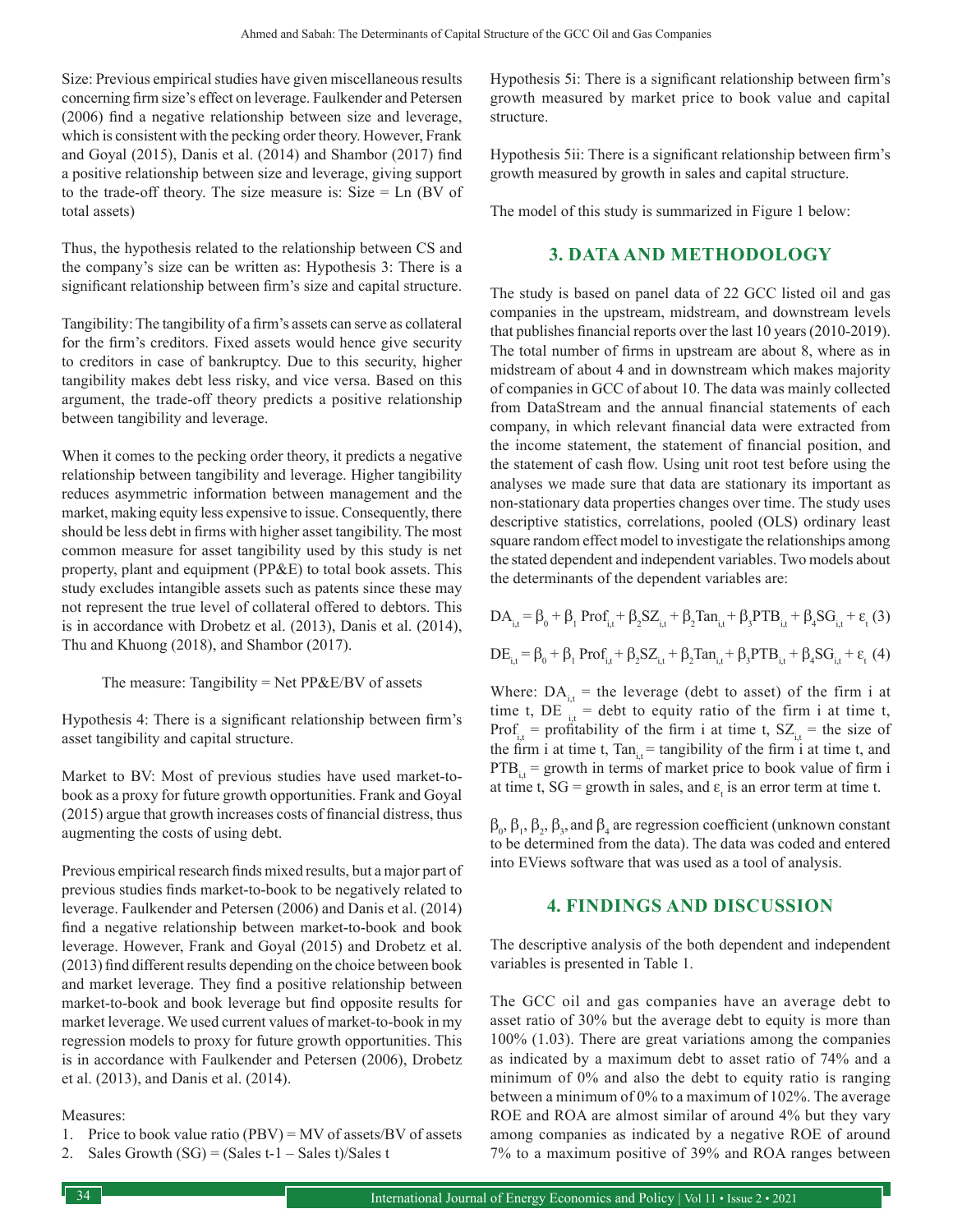

#### **Figure 1:** The Research model

#### **Table 1: Descriptive statistics**

|              | <b>TAN</b> | <b>SZ</b> | <b>ROE</b> | <b>ROA</b> | <b>PTB</b> | <b>PER</b> | SG        | <b>EPS</b> | <b>DTOE</b> | <b>DTOA</b> |
|--------------|------------|-----------|------------|------------|------------|------------|-----------|------------|-------------|-------------|
| Mean         | 0.42       | 6.36      | 0.04       | 0.04       | 0.95       | 12.74      | 0.93      | 0.34       | 1.03        | 0.30        |
| Median       | 0.41       | 5.93      | 0.07       | 0.04       | 0.86       | 11.90      | 0.06      | 0.04       | 0.28        | 0.26        |
| Maximum      | 0.94       | 11.72     | 0.39       | 0.28       | 3.19       | 375.00     | 125.67    | 4.86       | 10.19       | 0.74        |
| Minimum      | 0.18       | 2.13      | $-6.55$    | $-0.42$    | 0.00       | $-250.56$  | $-25.19$  | $-3.14$    | 0.00        | 0.00        |
| Std. Dev.    | 0.27       | 2.63      | 0.48       | 0.08       | 0.50       | 43.44      | 9.36      | 0.74       | 1.81        | 0.21        |
| Skewness     | 0.00       | 0.46      | $-12.59$   | $-1.30$    | 1.39       | 1.14       | 11.61     | 1.50       | 2.84        | 0.34        |
| Kurtosis     | 1.76       | 2.15      | 173.36     | 10.25      | 5.96       | 34.97      | 153.83    | 11.26      | 11.56       | 1.93        |
| Jarque-Bera  | 13.37      | 13.61     | 258243.40  | 516.33     | 143.79     | 8945.46    | 202806.10 | 672.47     | 919.22      | 13.92       |
| Probability  | 0.00       | 0.00      | 0.00       | 0.00       | 0.00       | 0.00       | 0.00      | 0.00       | 0.00        | 0.00        |
| Sum          | 86.60      | 1329.08   | 8.00       | 8.51       | 197.76     | 2661.75    | 193.48    | 70.22      | 214.80      | 63.21       |
| Sum Sq. Dev. | 15.45      | 1435.62   | 47.70      | 1.45       | 52.32      | 392527.9   | 18207.47  | 114.55     | 679.56      | 9.36        |
| Obser.       | 209.0      | 209.00    | 209.00     | 209.00     | 209.00     | 209.00     | 209.00    | 209.00     | 209.00      | 209.00      |

Dependent variable DTE (debt to equity) and DTA (debt to asset). Independent variables ROE (return on equity), EPS (earning per share), SG (sales growth), PER (price earnings ratio), PTB (Price to book value ratio), ROA (return on asset), Size (Book value of total asset), Tang (Tangibility)

−42% and 28%. The average EPS is \$0.34 with a minimum of −3.14 and a maximum of 4.86. In addition, the price to earnings is 13% on average with a very high variation among companies (−251-375). On average the GCC oil companies have a high annual growth in sales of 93% and the market to the book value of assets is 95%. The size of companies in general is very large as the average size is \$6.4 billion with the smallest company's

assets of \$2.13 billion and the largest of around \$12 billion. Average tangible assets represent a high ratio (42%), which is an indicator of high security for future debt.

#### **4.1. Correlation Analysis**

The correlation among dependent and independent variables is summarized in Table 2.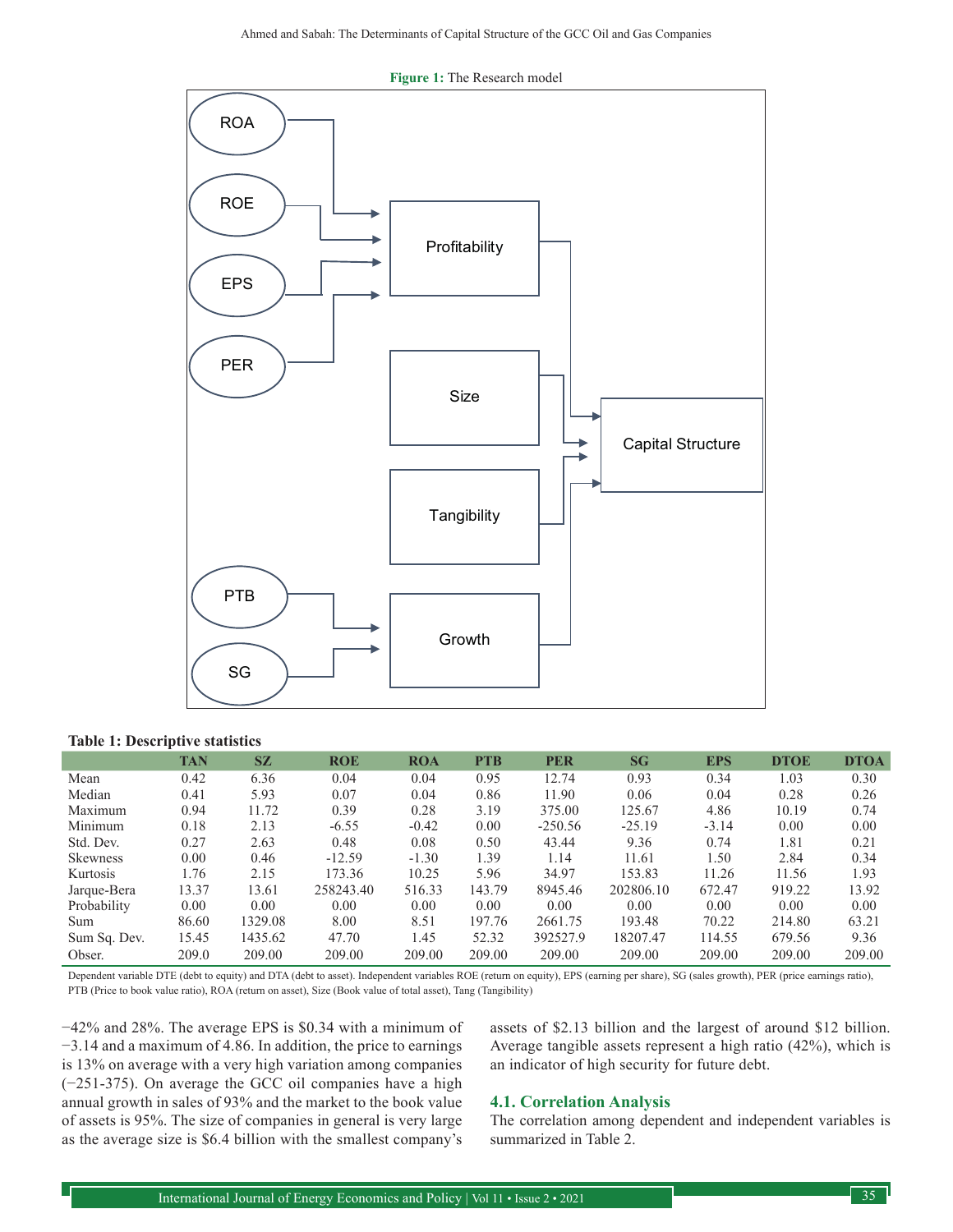The results show that there is a strong positive correlation between debt to asset ratio and two independent variables, which are tangibility (55%) and size (59%). On the other hand, the debt asset ratio and debt to equity ratio are weak and negatively correlated with the performance ratio of ROE, ROA EPS which indicates that firms in GCC follow pecking order theory that is the more profitable the firm is the less likely leverage ratio. Which also means they are using internal resources for financing rather than borrowing. The pecking order theory is also confirmed with fact that there is positive relationship between size and debt indicating that the large firm have the tendency to be more leveraged also they have huge fixed asset that is used as collateral. The results are aligned with findings of Oinoa and Ukaegbub (2015), Vătavu (2015), and Francesca et al. (2020).

The debt to asset ratio had a negative relationship with ROE (−12%), ROA ( $-4\%$ ), PER ( $-16\%$ ), EPS ( $-1\%$ ), growth in sales ( $-9\%$ ), and with market to book value of assets (−8%). Same results are consistent with the other dependent variable, which has only one strong positive correlation with the size of the company (65%), low positive correlation with tangibility (42%), and low negative correlation with the rest of the variables. This implies that all performance indicators and growth measures of the GCC oil and gas companies have the least effect on capital structure decisions than the other variables of size and tangibility. All independent variables have no strong positive or negative correlations among each other's, which indicates that there is no serial correlation among variables and absence of multicollinearity.

## **4.2. Regression Analysis**

The regression analysis is shown on Table 3. The study conducted two types of regression analysis; the first one with debt to asset ratio and the second with debt to equity ratio.

Tables 3.1 and 3.2 depict the results of regression analyses of dependent variables that is debt to asset and debt to capital to

| <b>Table 2: Correlation matrix</b> |             |             |            |            |            |            |         |            |            |            |
|------------------------------------|-------------|-------------|------------|------------|------------|------------|---------|------------|------------|------------|
|                                    | <b>TANG</b> | <b>SIZE</b> | <b>ROE</b> | <b>ROA</b> | <b>PTB</b> | <b>PER</b> | SG      | <b>EPS</b> | <b>DTE</b> | <b>DTA</b> |
| <b>TANG</b>                        | 1.00        |             |            |            |            |            |         |            |            |            |
| <b>SIZE</b>                        | 0.44        | 1.00        |            |            |            |            |         |            |            |            |
| <b>ROE</b>                         | $-0.05$     | $-0.17$     | 1.00       |            |            |            |         |            |            |            |
| <b>ROA</b>                         | 0.04        | $-0.13$     | 0.42       | 1.00       |            |            |         |            |            |            |
| <b>PTB</b>                         | 0.08        | $-0.11$     | 0.16       | 0.50       | 1.00       |            |         |            |            |            |
| <b>PER</b>                         | $-0.19$     | $-0.13$     | 0.04       | 0.09       | 0.10       | 1.00       |         |            |            |            |
| SG                                 | $-0.11$     | $-0.01$     | 0.00       | $-0.01$    | 0.08       | $-0.25$    | 1.00    |            |            |            |
| <b>EPS</b>                         | 0.16        | 0.24        | 0.41       | 0.26       | 0.30       | 0.10       | $-0.05$ | 1.00       |            |            |
| <b>DTE</b>                         | 0.42        | 0.65        | $-0.38$    | $-0.22$    | $-0.15$    | $-0.11$    | $-0.05$ | $-0.19$    | 1.00       |            |
| <b>DTA</b>                         | 0.55        | 0.59        | $-0.12$    | $-0.04$    | $-0.08$    | $-0.16$    | $-0.09$ | $-0.01$    | 0.71       | 0.1        |

**Table 3.1: Regression analysis: dependent variable: debt-asset**

| <b>Variable</b> | <b>Coefficient</b>       | <b>Std. error</b> | t-statistic        | P-value                    |
|-----------------|--------------------------|-------------------|--------------------|----------------------------|
| C               | $-0.233821$              | 0.077849          | $-3.003538$        | 0.0030                     |
| <b>ROE</b>      | 0.019883                 | 0.014322          | 1.388268           | 0.1666                     |
| <b>EPS</b>      | $-0.024068$              | 0.013445          | $-1.790174$        | 0.0749                     |
| SG              | 0.000242                 | 0.000611          | 0.396380           | 0.6922                     |
| <b>PER</b>      | 0.000178                 | 0.000140          | 1.274431           | 0.2040                     |
| <b>PTB</b>      | 0.003800                 | 0.018023          | 0.210814           | 0.8332                     |
| <b>ROA</b>      | $-0.331657$              | 0.111448          | $-2.975900$        | 0.0033                     |
| <b>SIZE</b>     | 0.075999                 | 0.010678          | 7.117697           | 0.0000                     |
| <b>TANG</b>     | 0.164784                 | 0.043240          | 3.810939           | 0.0002                     |
| R-square        | <b>Adjusted R-square</b> | S.E of regression | <b>F-statistic</b> | <b>Prob.</b> (F-statistic) |
| 0.295554        | 0.267376                 | 0.075989          | 10.48888           | 0.000000                   |

Dependent variable, debt to asset. Independent variables ROE (return on equity), EPS (earning per share), SG (sales growth), PER (price earnings ratio), PTB (Price to book value ratio), ROA (return on asset), Size (Book value of total asset), Tang (Tangibility)

| Table 3.2: Regression Analysis: Dependent variable: Debt-equity ratio |  |  |
|-----------------------------------------------------------------------|--|--|
|                                                                       |  |  |

| <b>Variable</b> | $\cdot$<br><b>Coefficient</b> | Std. error        | t-statistic         | <b>P-value</b>             |
|-----------------|-------------------------------|-------------------|---------------------|----------------------------|
| C               | $-2.274478$                   | 0.445290          | $-5.107860$         | 0.0000                     |
| <b>ROE</b>      | $-0.146962$                   | 0.095000          | $-1.546964$         | 0.1235                     |
| <b>EPS</b>      | $-0.248518$                   | 0.088421          | $-2.810617$         | 0.0054                     |
| SG              | $-0.001793$                   | 0.004052          | $-0.442502$         | 0.6586                     |
| <b>PER</b>      | 0.000290                      | 0.000928          | 0.312618            | 0.7549                     |
| <b>PTB</b>      | 0.091281                      | 0.118728          | 0.768827            | 0.4429                     |
| <b>ROA</b>      | $-1.085317$                   | 0.735188          | $-1.476245$         | 0.1415                     |
| <b>SIZE</b>     | 0.474540                      | 0.061875          | 7.669386            | 0.0000                     |
| TANG            | 0.799333                      | 0.281724          | 2.837290            | 0.0050                     |
| <b>R-square</b> | <b>Adjusted R-square</b>      | S.E of regression | <b>F</b> -statistic | <b>Prob.</b> (F-statistic) |
| 0.321845        | 0.294719                      | 0.512925          | 11.86472            | 0.000000                   |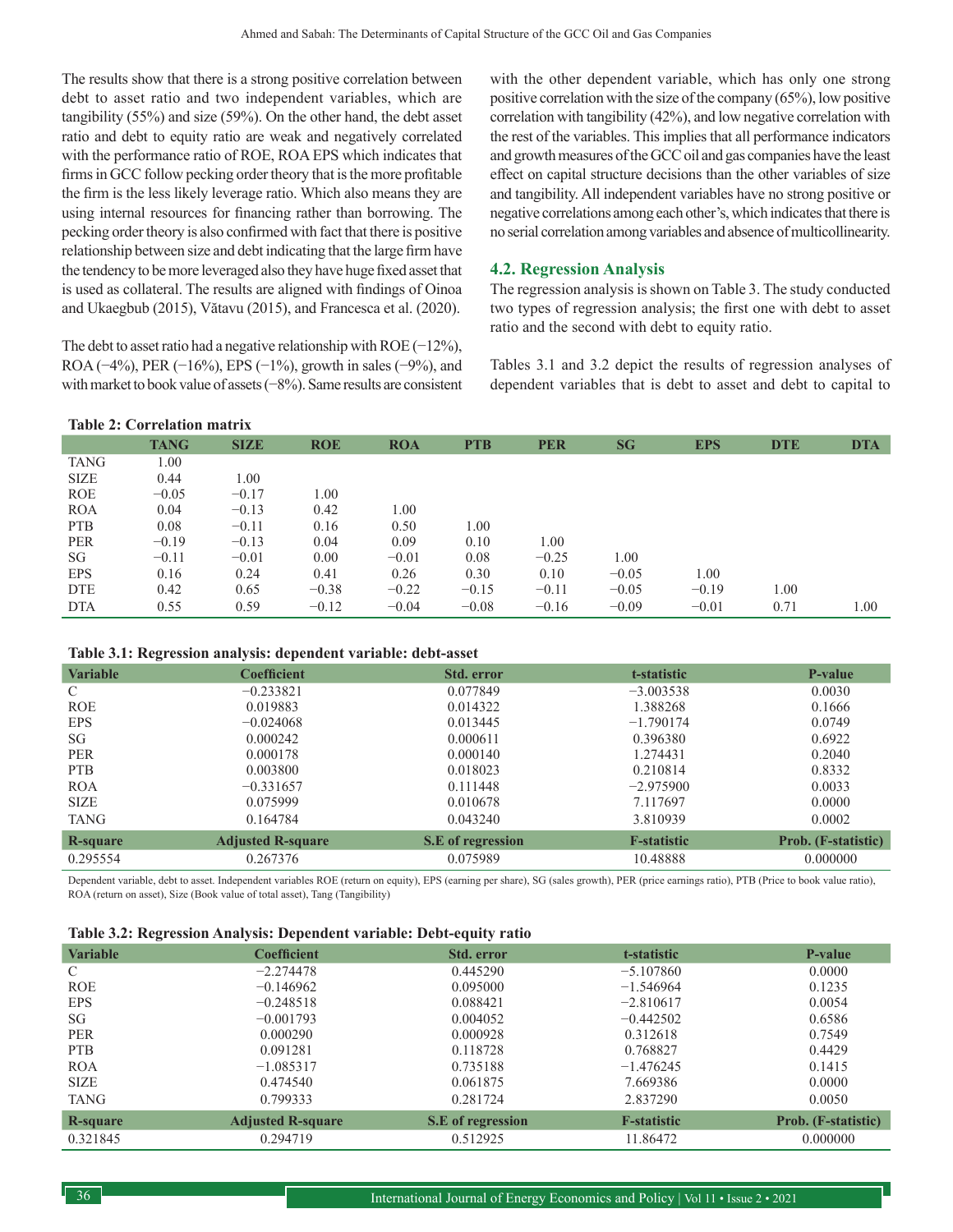all the independent variables. The results show that the model is fit as the probability of F-statistics is 0.00. This is within the acceptance level of F-st. <0.05. The test shows that all coefficients in the model are different than zero. This indicates that the model fits to explain the relationship between independent variables and the dependent variable.

This gave the researchers the confidence to test the hypotheses developed in the study. The further away the t-Statistics value from 0, the more likely that the effect is statistically significant. It is noticed that the t-value of all independent variables in both tables is not close to zero, which indicates some kind of relationships between CS and others independent variables. Furthermore, the size has positively significant p-value indicating that large firms have resources and assets that could be used as collateral. There is significantly negative relation between capital structure and profitability to some extent for example in case of debt to asset and ROA confirming the pecking theory however the hypotheses are not proven in case of debt to equity. The results of our analysis show a positive significant association between tangibility and capital structure indicating that the firms have capability if using its assets as collateral. All variables with  $P < 0.05$  will have significant impact on the CS. Based on the regression analysis and significant relationships, the models are written as follows:

$$
DA_{i,t} = -0.234 - 0.332 \text{ ROA}_{i,t} + 0.76 \text{ SZ}_{i,t} + 0.165 \text{Tan}_{i,t} + \varepsilon_t \quad (5)
$$

$$
DE_{i,t} = -0.274 - 0.249 EPS_{i,t} + 0.475 SZ_{i,t} + 0.80 Tan_{i,t} + \varepsilon_t
$$
 (6)

### **4.3. The Outcomes of Panel Data Regression Analyses**

The findings of both tables and both measures of CS are highly consistent. This regression result helps us to decide on the hypotheses of the study.

Hypothesis 1: There is a significant relationship between firm's profitability and capital structure.

Based on the study findings, CS measured by debt to asset ratio has a negative relationship with EPS and ROA and a positive relationship with ROE. However, when measuring CS through

**Table 4: Regression analysis debt to assets**

debt to equity ratio, it has a negative relationship with ROA, EPS ROE. Overall, we can accept the first hypothesis. This finding is consistent with (Hasanudin et al., 2020; Hung et al., 2018, and Khamis et al., 2018).

Hypothesis 2: There is a significant relationship between price earnings ratio and capital structure. The CS has a positive but insignificant relationship with the price to earning ratio. Therefore, the second hypothesis will be rejected. For the third hypothesis, which stated as; there is a significant relationship between firm's size and capital structure. The findings provide a very significant strong relationship between the size of the company and the CS in both debt to asset ratio (7.1) and debt equity ratio (7.7) with a p-value of 0.0000. Hence, the third hypothesis is accepted.

Hypothesis 4 is about the relationship between CS and tangibility. It is clearly evident that both measures have significant relationship with tangibility, which results in accepting this hypothesis.

The fifth hypothesis is about the relationship between growth that is measured by growth is sales and market to book value of assets. The results show no significant relationship of both measures with both of dependent variables. This results in rejecting this hypothesis.

#### **4.4. Panel Regression on Different Sector of Oil and Gas Company**

Tables 4 and 5 show the results of CS or leverage (measured by debt to asset) and (measured by debt to equity) and independent variables on three different levels of oil and gas companies that are upstream, downstream and mid-streams.

The results show that the size is not significant when we divide the companies into different sector compared to when we take in totality where size was significantly positive. The results are consistent with (Cortez and Susanto 2012; Vatavu 2015). The results of profitability are somewhat inconclusive as profitability is measured by (ROA) is aligned with pecking theory in downstream however the results are not supported in case of upstream and mid-stream and also other measure of profitability that is (ROE). The results also show that

| <b>Variable</b>     | Up stream   |                | <b>Down stream</b> |                |             | <b>Middle stream</b> |  |
|---------------------|-------------|----------------|--------------------|----------------|-------------|----------------------|--|
|                     | t-stat      | <b>P-value</b> | t-stat             | <b>P-value</b> | t-statistic | P-value              |  |
| $\mathcal{C}$       | $-0.080638$ | 0.9360         | 5.081455           | 0.0000         | $-1.776347$ | 0.0869               |  |
| <b>ROE</b>          | $-1.937885$ | 0.0579         | 2.817731           | 0.0061         | $-1.608816$ | 0.1193               |  |
| <b>EPS</b>          | 1.967992    | 0.0542         | $-0.624422$        | 0.5341         | 0.536331    | 0.5961               |  |
| SG                  | $-1.890149$ | 0.0641         | $-2.433805$        | 0.0172         | 0.313994    | 0.7559               |  |
| <b>PER</b>          | 0.793173    | 0.4311         | $-2.097153$        | 0.0391         | 2.400578    | 0.0235               |  |
| <b>PTB</b>          | 2.167071    | 0.0347         | 0.313515           | 0.7547         | 0.052983    | 0.9581               |  |
| <b>ROA</b>          | $-0.574881$ | 0.5678         | $-4.114333$        | 0.0001         | 0.217343    | 0.8296               |  |
| <b>SIZE</b>         | 1.982072    | 0.0526         | 0.779408           | 0.4380         | 1.880477    | 0.0709               |  |
| <b>TANG</b>         | 2.522206    | 0.0146         | 4.889353           | 0.0000         | 0.991074    | 0.3304               |  |
| R-square            | 0.415034    |                | 0.556676           |                | 0.332843    |                      |  |
| Adjusted R-square   | 0.328372    |                | 0.512344           |                | 0.135167    |                      |  |
| S.E of regression   | 0.053315    |                | 0.149302           |                | 0.069094    |                      |  |
| F-statistic         | 4.789128    |                | 12.55686           |                | 1.683779    |                      |  |
| Prob. (F-statistic) | 0.000175    |                | 0.000000           |                | 0.148230    |                      |  |

Dependent variable, debt to asset. Independent variables ROE (return on equity), EPS (earning per share), SG (sales growth), PER (price earnings ratio), PTB (Price to book value ratio), ROA (return on asset), Size (Book value of total asset), Tang (Tangibility)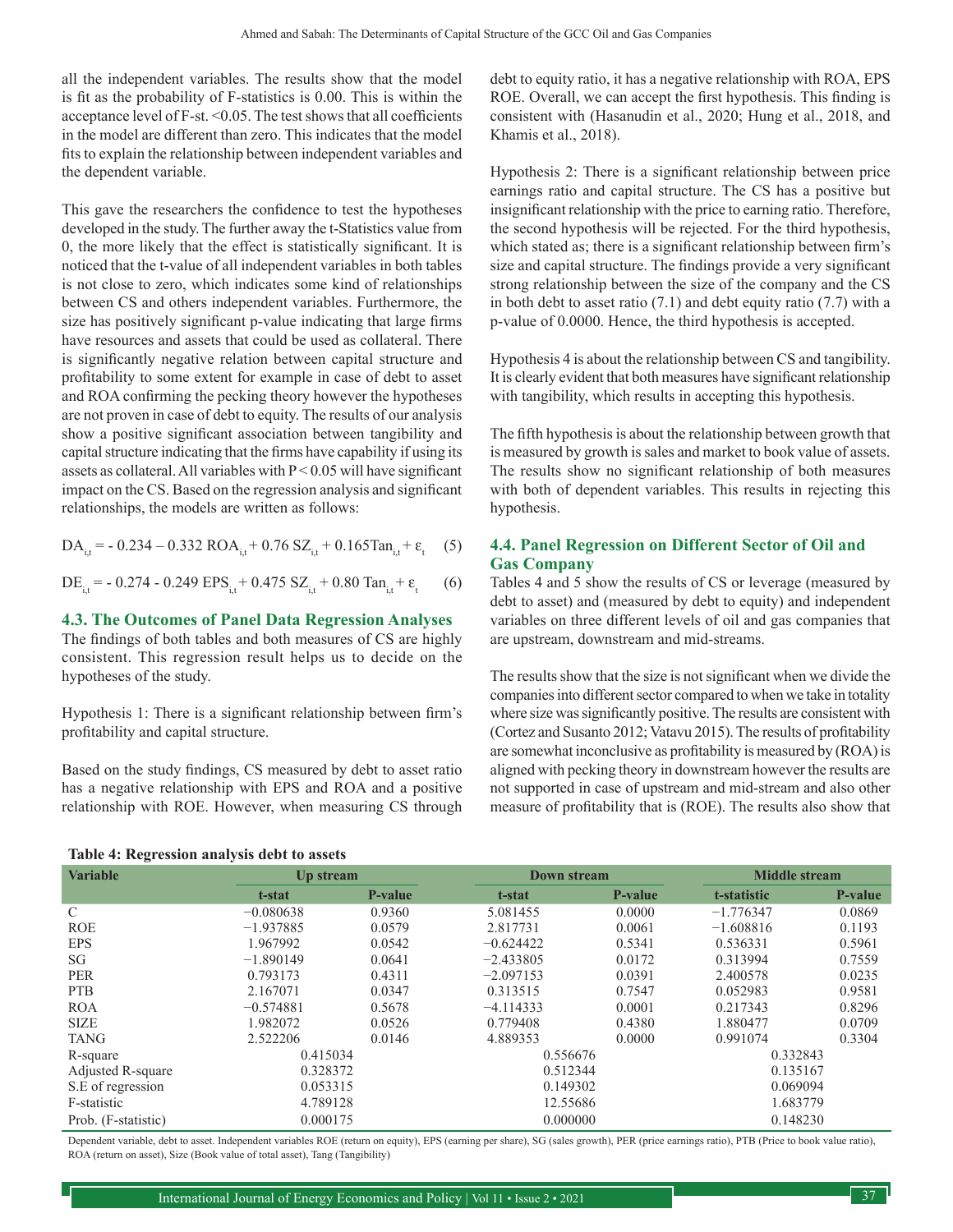| <b>Variable</b>     | Up stream   |                | <b>Down stream</b> |                |             | <b>Middle stream</b> |  |
|---------------------|-------------|----------------|--------------------|----------------|-------------|----------------------|--|
|                     | t-stat      | <b>P-value</b> | t-stat             | <b>P-value</b> | t-statistic | P-value              |  |
| $\mathcal{C}$       | 0.466427    | 0.6428         | 1.508521           | 0.1354         | 2.714747    | 0.0114               |  |
| <b>ROE</b>          | 1.239477    | 0.2205         | 1.671967           | 0.0984         | $-2.026411$ | 0.0527               |  |
| <b>EPS</b>          | $-0.934330$ | 0.3543         | $-0.145514$        | 0.8847         | 2.796124    | 0.0094               |  |
| SG                  | $-0.646828$ | 0.5205         | $-2.113078$        | 0.0377         | $-0.804468$ | 0.4282               |  |
| <b>PER</b>          | $-0.069518$ | 0.9448         | $-1.716101$        | 0.0900         | 2.224392    | 0.0347               |  |
| <b>PTB</b>          | 0.290671    | 0.7724         | 1.848315           | 0.0683         | $-0.100121$ | 0.9210               |  |
| <b>ROA</b>          | $-0.755509$ | 0.4532         | $-4.601679$        | 0.0000         | $-0.004757$ | 0.9962               |  |
| <b>SIZE</b>         | 0.342455    | 0.7333         | 1.869468           | 0.0652         | 0.959906    | 0.3456               |  |
| <b>TANG</b>         | 0.921608    | 0.3608         | 5.931082           | 0.0000         | $-1.137316$ | 0.2654               |  |
| R-square            | 0.068247    |                | 0.648830           |                | 0.336319    |                      |  |
| Adjusted R-square   | $-0.069790$ |                | 0.613713           |                | 0.139673    |                      |  |
| S.E of regression   | 0.661445    |                | 0.760991           |                | 0.857900    |                      |  |
| F-statistic         | 0.494411    |                | 18.47627           |                | 1.710278    |                      |  |
| Prob. (F-statistic) | 0.854874    |                | 0.000000           |                | 0.141551    |                      |  |

there is significantly negative association between capital structure and growth in down stream which is in accordance with trade off theory. The relationship between tangibility and capital structure in downstream is significantly positive which is with accordance to the trade-off theory. (Chaklader and Chawla 2016; Cortez and Susanto 2012; Rajan and Zingales 1995).

# **5. CONCLUSIONS AND RECOMMENDATIONS**

The paper aims at exploring the determinants of capital structure of the listed oil and gas companies in GCC. The study states two main objectives firstly, to asses the determinants of CS and how much they differ among levels (upstream, midstream, and downstream) and secondly, to identify Which CS theory is more relevant to the oil and gas companies in the GCC.

Using secondary data of 22 listed oil and gas companies in GCC over 10 years period (2010-2019). Using pooled (OLS) ordinary least square random effect model the study concluded that the size of the firm has positive significant relation with capital structure indicating that the firms have the tendency to be more leveraged as the they have huge fixed asset that is used as collateral. The research concluded that the oil and gas companies in GCC are either aligned with the trade-off theory or the pecking order theory. The firms in GCC tends to have significantly negative relationship between CS and profitability which is in accordance with Myers pecking order theory rather trade-off theory. The results also confirm the trade-off theory in reference to the relationship between tangibility and capital structure indicating that the firms have capability of using its assets as collateral. The results are confirmed in level analysis (upstream, downstream, and middle stream). However, only downstream results are significant as f-statistic for middle stream and upstream are not significant. The growth had insignificant effect when taken in totality with capital structure however in reference to downstream companies are significantly negatively associated with capital structure which is in accordance with trade off theory.

The study had some limitations such as most of oil and gas companies were governmental firms until recently before they issued IPO. Also, some companies do not issue full disclosures so we had to opt the data provided by DataStream and some companies whose reports were available.

In future, there is a need to conduct research on the relationship between CS and the value of oil and gas companies. In addition, more variables other than studied to be included to know their impact on CS.

## **REFERENCES**

- Abor, J., Biekpe, N. (2005), What determines the capital structure of listed firms in Ghana? African Finance Journal, 7(1), 37-48.
- Almutairi, H. (2014), Competitive advantage through taxation in GCC countries. International Business and Economics Research Journal, 13(4), 769-780.
- Arasteh, F., Nourbakhsh, M.M., Pourali, M.R. (2013), The study of relationship between capital structure, firm growth with financial leverage of the company listed in Tehran stock exchange. Interdisciplinary Journal of Contemporary Research in Business, 5(7), 480-491.
- Baker Hughes. (2018), Worldwide Rig Counts-Current and Historical Data. Available from: http://www.phx.corporate-ir.net/phoenix. zhtml?c=79687&p=irol-rigcountsintl.
- Baker, H.K., Martin, G.S. (2011), Capital Structure and Corporate Financing Decisions: Theory, Evidence, and Practice. Vol. 15. Chichester: Wiley.
- Baker, M., Wurgler, J. (2002), Market timing and capital structure. Journal of Finance, 57(1), 1-32.
- Bancel, F., Mittoo, U. (2011), Financial flexibility and the impact of the global financial crisis. International Journal of Managerial Finance, 7(2), 179-216.
- Berk, J., DeMarzo, P.M. (2014), Corporate Finance. 3rd ed. Boston: Pearson.
- Bjarne, S. (2020), Estimating the cost of capital for renewable energy projects. Energy Economics, 88, 104783.
- Chaklader, B., Chawla, D. (2016), A study of determinants of capital structure through panel data analysis of firms listed in NSE CNX 500. Vision: The Journal of Business Perspective, 20, 267-277.
- Cheema, M.A., Scrimgeour, F. (2019), Oil prices and stock market anomalies. Energy Economics, 83, 578-587.
- Cortez, M.A., Stevie, S. (2012), The determinants of corporate capital structure: Evidence from Japanese manufacturing companies. Journal of International Business Research, 11, 121-134.